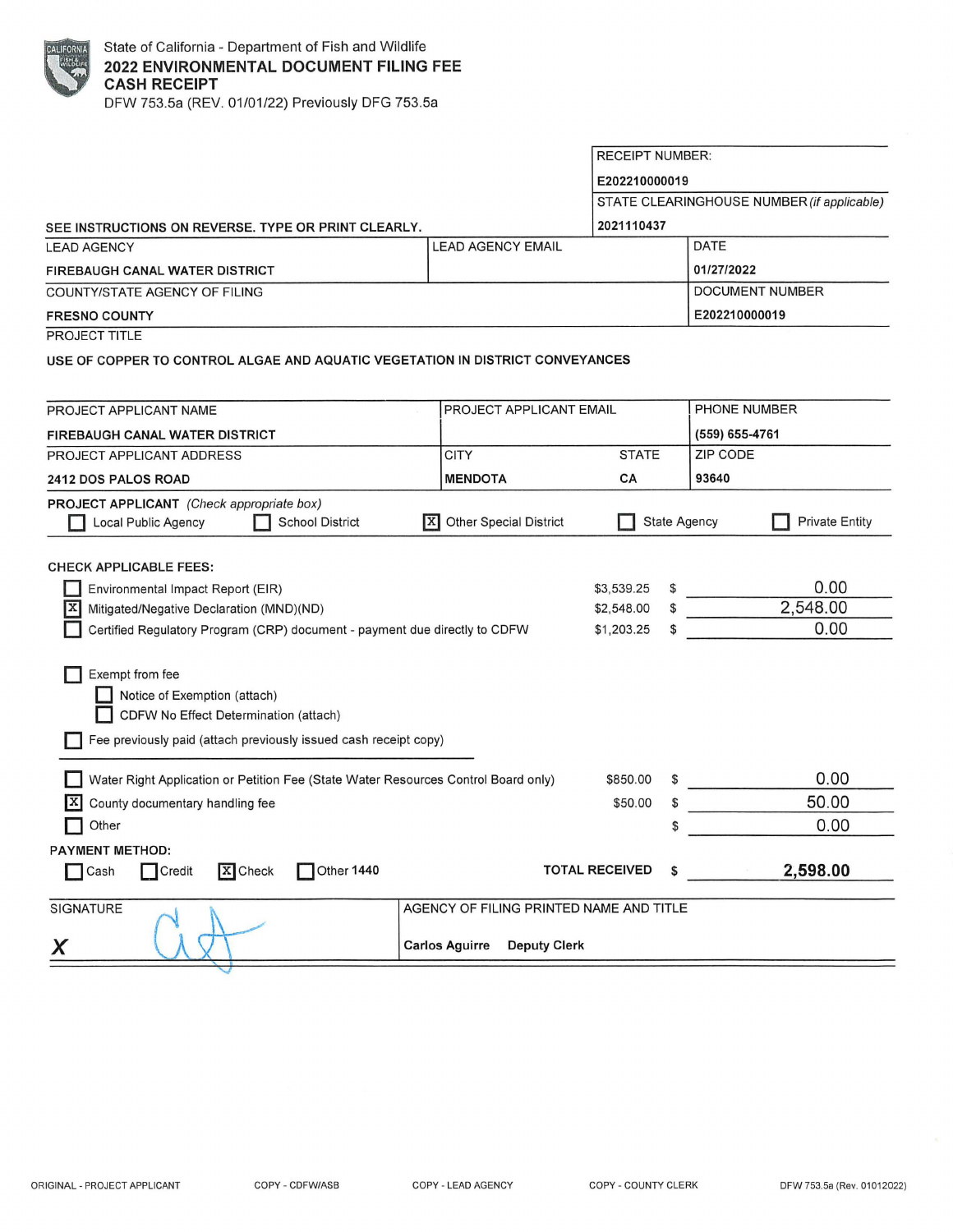

EXAMPLE State of California - Department of Fish and Wildlife<br>2022 ENVIRONMENTAL DOCUMENT FILING<br>CASH RECEIPT<br>DEW 753 5a (REV 01/01/22) Previously DEG 753 5 **2022 ENVIRONMENTAL DOCUMENT FILING FEE CASH RECEIPT**  DFW 753.5a (REV. 01/01/22) Previously DFG 753.5a

**SEE INSTRUCTIONS ON REVERSE. TYPE OR PRINT CLEARLY.**  LEAD AGENCY MAIL CHARGE AGENCY EMAIL **FIREBAUGH CANAL WATER DISTRICT**  COUNTY/STATE AGENCY OF FILING **FRESNO COUNTY**  PROJECT TITLE RECEIPT NUMBER: **E202210000019**  STATE CLEARINGHOUSE NUMBER (if applicable) **2021110437**  DATE **01/27/2022**  DOCUMENT NUMBER **E202210000019 USE OF COPPER TO CONTROL ALGAE AND AQUATIC VEGETATION IN DISTRICT CONVEYANCES**  PROJECT APPLICANT NAME **FIREBAUGH CANAL WATER DISTRICT**  PROJECT APPLICANT ADDRESS **2412 DOS PALOS ROAD PROJECT APPLICANT** (Check appropriate box) PROJECT APPLICANT EMAIL **CITY MENDOTA**  STATE **CA**  PHONE NUMBER **(559) 655-4761**  ZIP CODE **93640 D** Local Public Agency **D** School District [!] Other Special District **D** State Agency **D** Private Entity CHECK APPLICABLE FEES: **D** Environmental Impact Report (EIR)  $\overline{X}$  Mitigated/Negative Declaration (MND)(ND) **D** Certified Regulatory Program (CRP) document - payment due directly to CDFW **D** Exempt from fee **D** Notice of Exemption (attach) **D** CDFW No Effect Determination (attach) **D** Fee previously paid (attach previously issued cash receipt copy) **D** Water Right Application or Petition Fee (State Water Resources Control Board only)  $X$  County documentary handling fee **D** Other **PAYMENT METHOD:**  \$3,539.25 \$ \$2,548.00 \$ \$1,203.25 \$ \$850.00 \$ \$50.00 \$ \$ □ Cash □ Credit **X** Check □ Other 1440 TOTAL RECEIVED \$ SIGNATURE AND TITLE AGENCY OF FILING PRINTED NAME AND TITLE Carlos Aguirre Deputy Clerk 0.00 2,548.00 0.00 0.00 50.00 0.00 **2,598.00**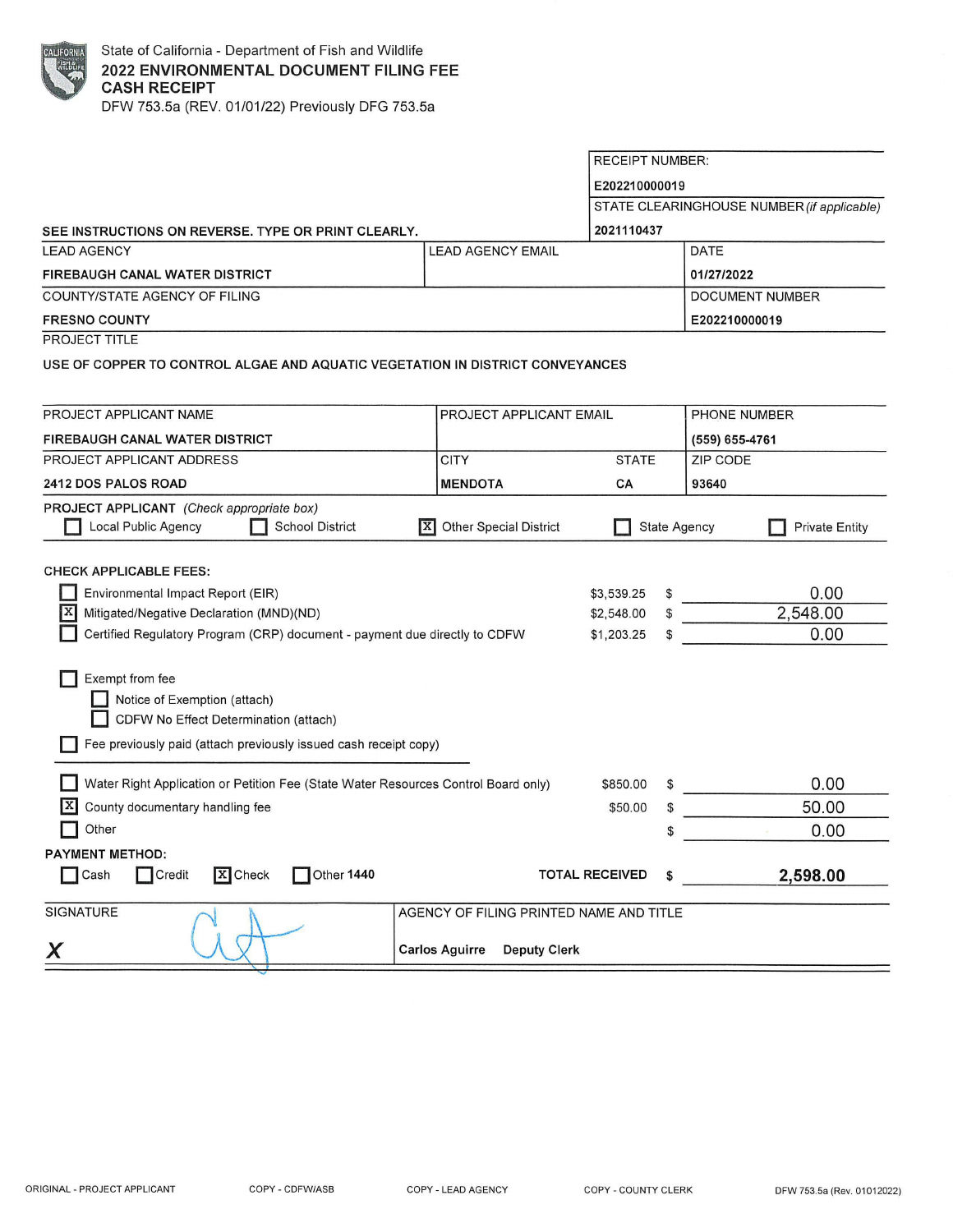| County of Fresno<br>Clerk's Office                     |         |  |  |  |
|--------------------------------------------------------|---------|--|--|--|
| James A. Kus                                           |         |  |  |  |
| Elections Department<br>$(559) 600 - 8683$             |         |  |  |  |
| Clerk Services Department<br>(559) 600-2575            |         |  |  |  |
| Finalization 2022001638<br>1/27/2022 01:40 PM          |         |  |  |  |
| CCR572442<br>caaguirre                                 |         |  |  |  |
| Fee<br>Description                                     |         |  |  |  |
| EIR - Negative Declaration                             |         |  |  |  |
| Time Recorded: 1:40 PM<br>\$2,548.00<br>Recording Fee: |         |  |  |  |
| \$2,548.00<br>Total Amount Due                         |         |  |  |  |
| Total Paid                                             |         |  |  |  |
| Check Tendered<br>\$2,548.0<br>#1440                   | 2002210 |  |  |  |
| \$0.00<br>Amount Due                                   |         |  |  |  |

THANK YOU PLEASE KEEP FOR REFERENCE

 $\sum$  $\bigcirc$ 0  $\bigcirc$  $\overline{\mathcal{L}}$   $\sim$